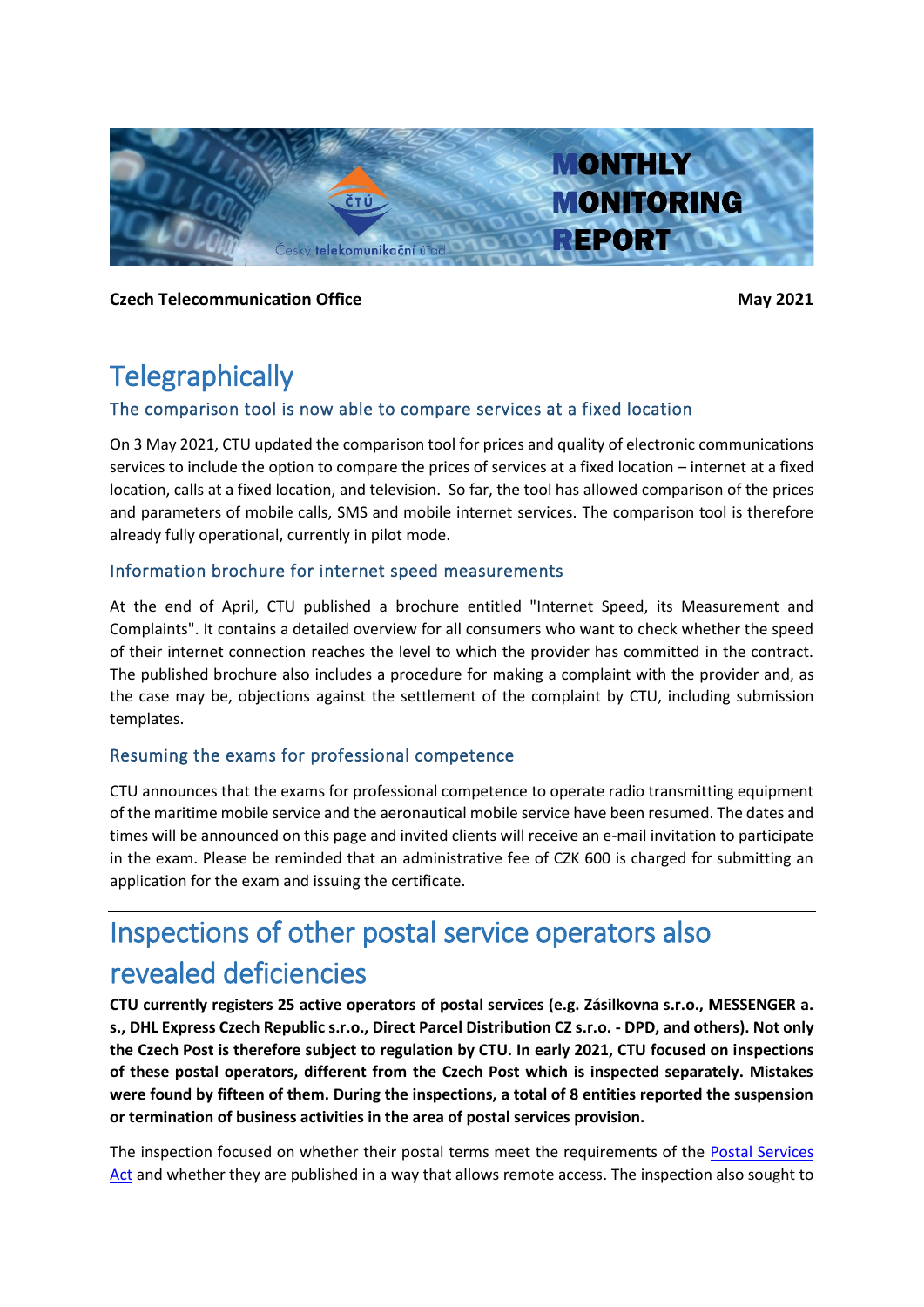find out whether each of the inspected postal service operators labels the postal item so that it is clear from the label with which operator the postal item was posted. In addition, the inspections focused on compliance with the obligations under the [Consumer Protection Act](https://www.zakonyprolidi.cz/cs/1992-634) – an obligation to inform the consumer about the entity with subject-matter jurisdiction for out-of-court settlement of disputes, an obligation to issue a written confirmation of receipt of the complaint, and compliance with a 30-day time limit for settling the complaint.

The most frequently discovered deficiencies were missing particulars of postal terms and conditions, most of which concerned information on the method of settling disputes about the subject matter of the postal contract, the inclusion of information on the method of claiming defects in the postal service provided, including the information on where and within what time period a complaint can be raised and the time limit for its settlement, in the postal terms and conditions and in the description of the provided postal services. Administrative proceedings will be conducted with postal service operators where deficiencies have been identified during the inspection.

# In roaming like at home: What to watch out for and how long the principle will still apply

At the end of June 2022, the regulation of roaming by the European Union, which also makes it possible to use the "roam like at home" principle abroad in the EU and some other countries, i.e. calling, texting and using data at prices and under conditions like at home, will expire. However, customers - travelers do not have to worry; the European Commission has proposed extending the regulation by ten years, until 2032, and the approval process is already in full swing. On the occasion of this good news, it is worth to note a few important principles so that service users do not get an unpleasant surprise in the form of an expensive bill when they return from vacation.

#### Roaming x international calls

In general, roaming is any use of mobile services abroad. You use regulated roaming with the "RLAH" principle when, as the holder of a number belonging to a Member State, you visit an EU country and call from the visited network to another number of the Member State, or you receive calls in this way. This is, for example, when you are on holiday in an EU country and call home, to a local number or to another Member State.

An international call is a call used by customers in their home network who call any foreign number. It is also regulated, but with a different principle, namely the principle of maximum price. For Czech customers calling to EU countries (+ Norway, Liechtenstein and Iceland), the maximum price is CZK 5.98 including VAT per minute from 15 May 2021.

#### Where does it work?

The "RLAH" principle applies in all EU countries (beware of Switzerland, which is located in the heart of Europe but is not a member of the Union). Operators also still offer it as a benefit in Great Britain, but this can change at any time. When traveling to Great Britain, it is therefore necessary to find out information about billing from your operator before the trip. Operators also apply the "roam like at home" principle in Iceland, Liechtenstein and Norway.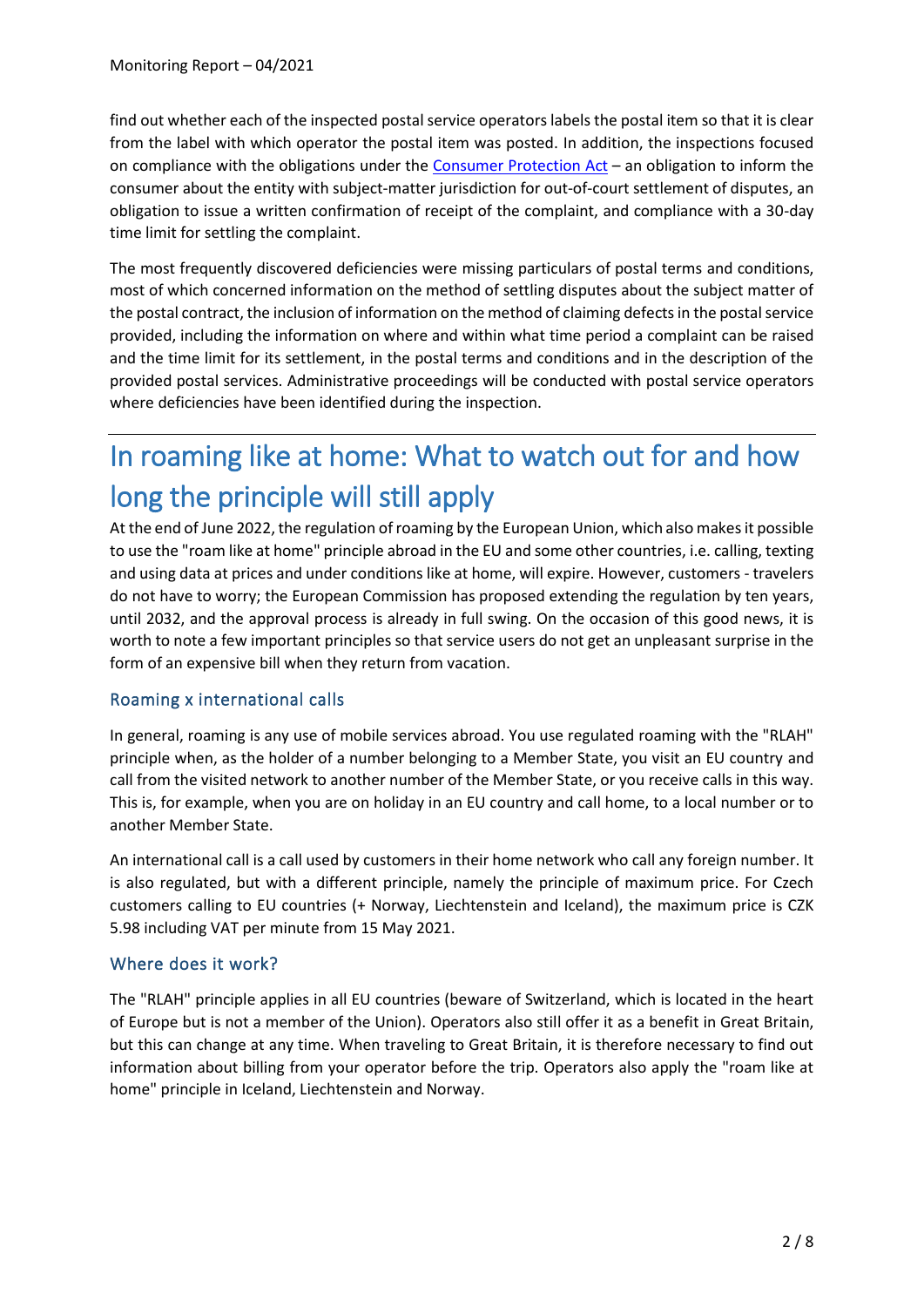#### What to watch out for?

For example, in border areas near the border between a Member State and a non-Member State. The phone connects to the strongest network, and it may not be your home network. Before each call or use of data, it is necessary to make sure that we are connected to the network of a Member State. Also pay attention to water and air space - even if we are in the territory of a particular state, it may happen that the communication will be charged according to some international price list. And finally, as we informed in the [Monitoring Report](https://www.ctu.eu/monthly-monitoring-report-no-62019) of June 2019, the RLAH principle must not be overused and abused. The operator should theoretically have the right to intervene and charge additional fees, for example, if for a certain period the services are used more abroad than in the home country. Therefore, for long-term study or business stays or for holidays lasting significantly longer than the standard, it is advisable to acquire a local telephone number.

#### CHANGE IN PRICE CAPS FOR CONSUMERS FOR CALLS AND SMS TO OTHER COUNTRIES

From 15 May 2021 there was a slight increase in the maximum prices of international calls and SMS to the countries of the European Economic Area, which are regulated by the amended Regulation [\(EU\)](https://eur-lex.europa.eu/legal-content/CS/TXT/?uri=CELEX:02015R2120-20181220)  [2015/2120](https://eur-lex.europa.eu/legal-content/CS/TXT/?uri=CELEX:02015R2120-20181220) of the European Parliament and of the Council. The increase in prices reflects the weakening of the Czech crown against the euro in the first quarter of 2021 compared to the same period last year by 2.72%. From that date, the operators concerned must not charge a price higher than CZK 4.946 excluding VAT (EUR 0.19) per minute for calls from the Czech Republic to the countries of the European Union, Liechtenstein, Norway and Iceland.), i.e. CZK 5.985 including VAT, and a price higher than CZK 1.562 excluding VAT (EUR 0.06), i.e. CZK 1.89 including VAT, for sending one SMS. The maximum prices for calls and SMS sent to those countries are converted each year on 15 May from the price caps set in euro according to the average of the reference exchange rates published on 15 January, 15 February and 15 March of the given year by the European Central Bank in Official Journal of the European Union.

### Can I terminate a contract via data mailbox?

The conditions under which a service used can be terminated must be stated in the contractual documents. All three largest operators accept written notice of termination, and in some cases it is possible to terminate the contract at a branch or by phone, depending on the service or tariff. In [Monitoring Report 11/2019](https://www.ctu.eu/sites/default/files/obsah/ctu/monthly-monitoring-report-no.11/2019/obrazky/monitoringreport112019.pdf) containing an article addressing this topic, CTU emphasized that the most demonstrable way of delivering the notice of termination is written submission of the termination notice with a proof that it was sent to the relevant address, so that in case of any doubt it is possible to reliably prove that the document was effectively delivered to the provider.

Nowadays, the delivery of documents via data mailboxes is generally becoming more widespread. Although this means of communication is not usually explicitly mentioned in the contract terms of selected providers, CTU is of the opinion that termination notices submitted in this manner should also be accepted by the providers, provided, of course, that the subscribers meet the associated requirements.

Therefore, if the subscribers wish to send a termination notice via a data message, it is first necessary to verify whether their provider permits the receipt of so-called postal data messages, i.e. messages from private entities.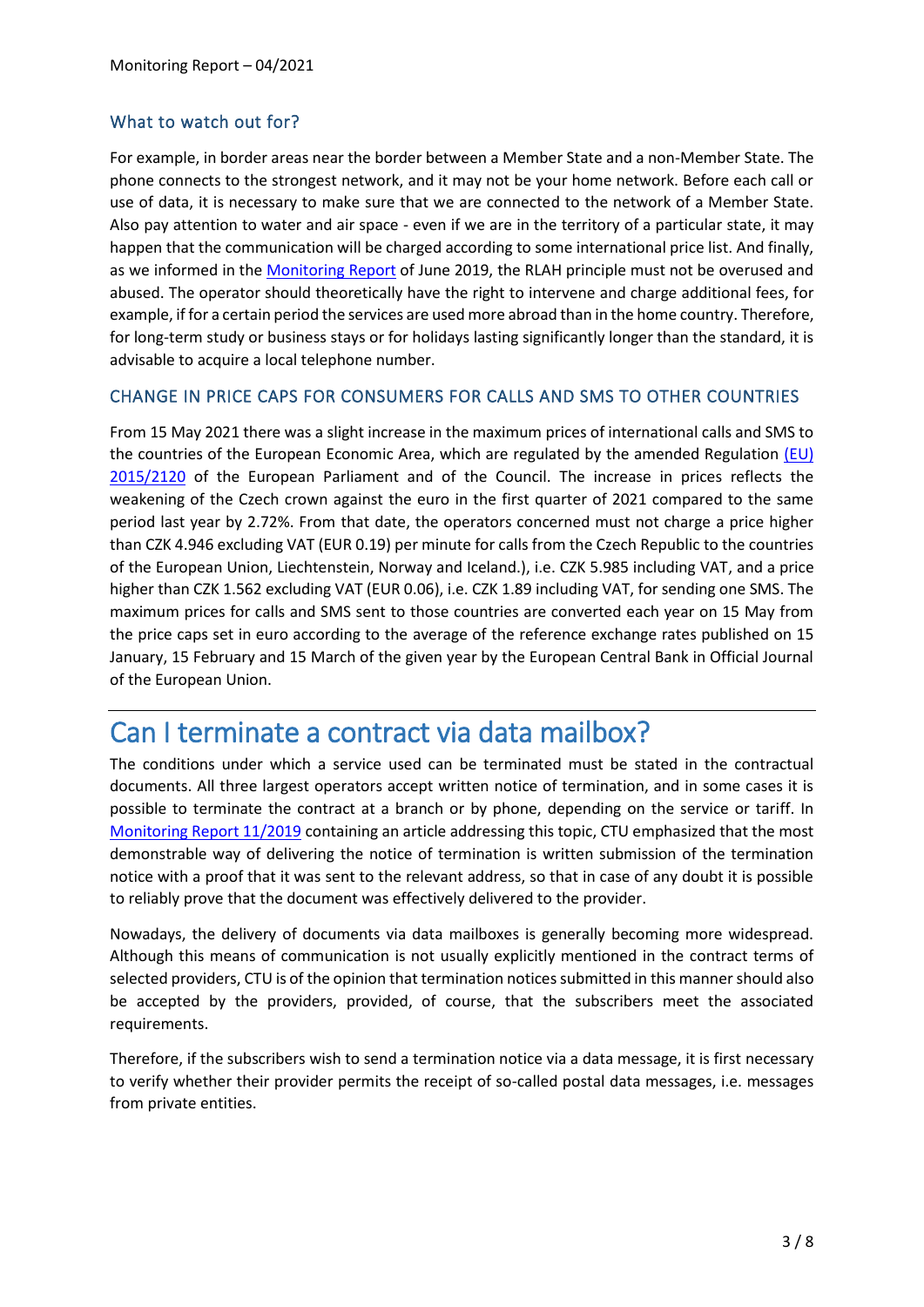## Changes to the contract terms and tariffs CALLS TO EU COUNTRIES

In compliance with Regulatio[n \(EU\) 2015/2120](https://eur-lex.europa.eu/legal-content/EN/TXT/?uri=CELEX%3A02015R2120-20181220) of the European Parliament and of the Council, setting, among other things, retail prices for regulated communications within the Union, Czech operators adjusted the price of calls and SMS services to EEA countries as of 15 May 2021. There has been a slight increase in the maximum prices for international calls and SMS to EEA countries. See the article on the previous page for more details.

#### O2

O2 issued new price lists fo[r basic](https://www.o2.cz/osobni/ceniky-a-dokumenty/cenik-zakladnich-sluzeb/platnost-od-1.-5.-2021/Cenik_zakladnich_sluzeb_01_05_2021.pdf?_linka=a251425) and [prepaid](https://www.o2.cz/osobni/ceniky-a-dokumenty/cenik-predplacenych-sluzeb/platnost-od-1.-5.-2021/Cenik_predplacenych_sluzeb_01_05_2021.pdf?_linka=a251452) services with effect from 1 May 2021. In the price lists, the EU zone is expanded to include Great Britain and Gibraltar for international calls. Therefore, the consumer can again use international calls and SMS from the Czech Republic to foreign subscriber numbers of Great Britain and Gibraltar under the same conditions as international calls and SMS to the EU.

## **Workshops**

| 19 May              | Workshop on changing the internet access service provider   |
|---------------------|-------------------------------------------------------------|
| 26 May              | Workshop on the new ESD (Electronic Data Collection) system |
| $26$ May $- 27$ May | <b>IIC/BEREC Telecommunications &amp; Media Forum 2021</b>  |
| 2 June              | Workshop on the change of network plans                     |

#### Workshop on the change of network plans

On 2 June 2021, from 1 pm, a workshop for experts will be held at the CTU premises in order to present changes in Measure of General Nature No.  $SP/2/05.2011-7$  issuing the network plan of transmission parameters of public telephone networks and in Measure of General Nature No. [SP/3/05.2011-8,](https://www.ctu.cz/opatreni-obecne-povahy-c-sp3052011-8-kterym-se-vydava-sitovy-plan-signalizace-verejnych) issuing the network plan of signalling of public communication networks, as amended. Changes to network plans result from the ongoing transposition of Directive [2018/1972](https://eur-lex.europa.eu/legal-content/EN/TXT/PDF/?uri=CELEX:32018L1972&from=EN) establishing the European Electronic Communications Code, as well as from the current technological development.

#### Workshop on the modernized ESD (Electronic Data Collection) system

On 26 May 2021, from 1 pm, a workshop for experts will take place at the CTU premises on the modernized Electronic Data Collection (ESD) system which will be launched by CTU in June 2021 and which will replace the existing ESD system. The workshop will present major changes and newly introduced tools related to the regular data collection through the ESD system.

#### Workshop on changing the internet access service provider

On 19 May 2021 from 1 pm, a workshop for experts was held at the CTU premises in order to prepare a decree containing technical and organizational conditions for implementation of a change in the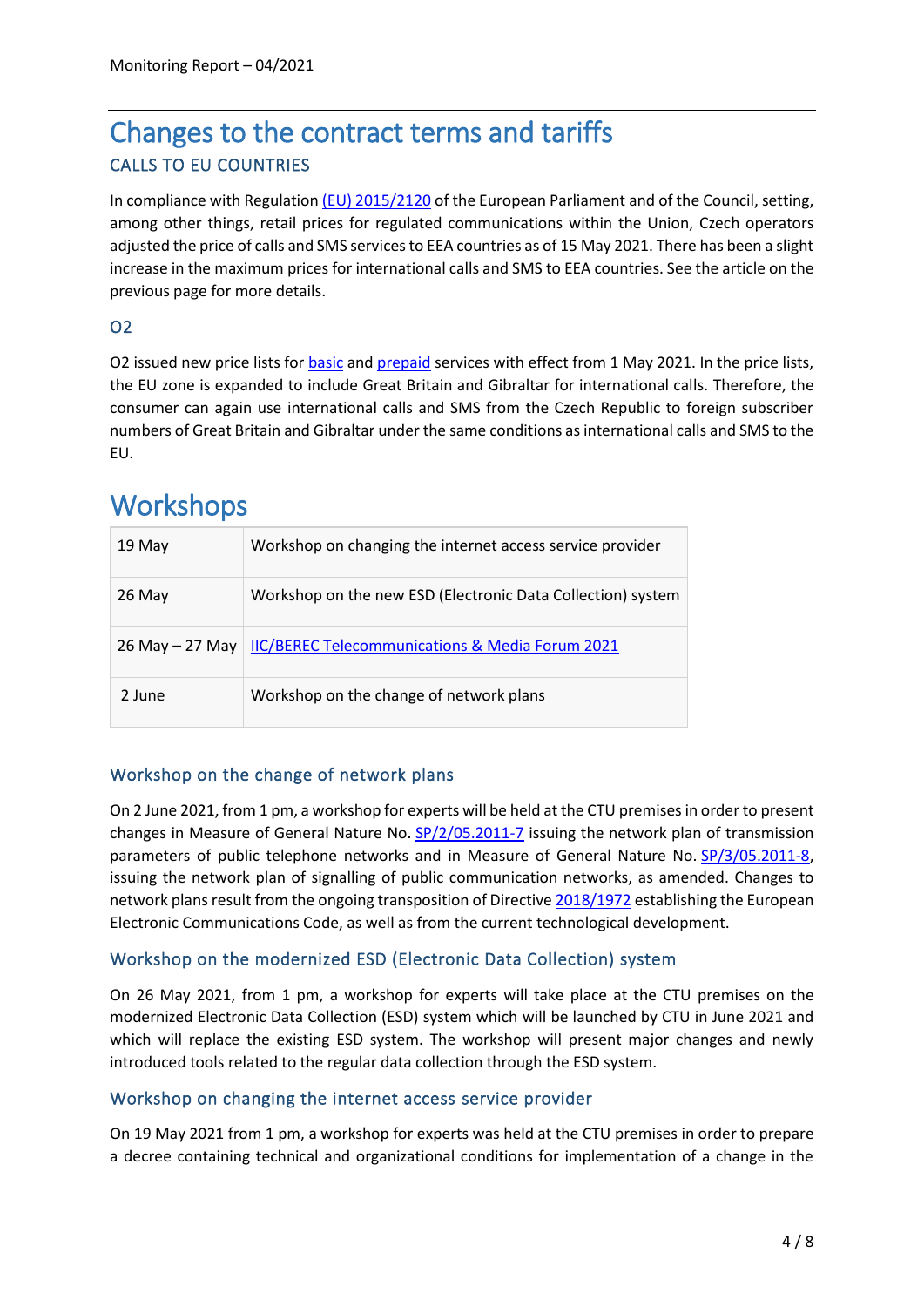internet access services provider. The workshop follows up on a meeting on the same topic that took place on 13 January 2021.

# Checked by CTU in April...

…compliance with the conditions of General Authorization No. [VO-R/12/03.2021-3](https://www.ctu.eu/sites/default/files/obsah/stranky/74784/soubory/vo-r-12-03.2021-3enfin.pdf) for the use of radio frequencies and operation of equipment for broadband data transmission in the 2.4 GHz to 71 GHz frequency bands

CTU carried out a total of 11 inspections. Defects were identified in 9 cases, consisting in harmful interference with priority radiocommunications service stations (meteorological radars) and use of indoor frequencies outside a building, which were resolved by a call to rectify the identified deficiencies and which will subsequently be addressed in administrative proceedings.

… compliance with the conditions of General Authorization No. [VO-R/24/05.2019-4](https://www.ctu.cz/sites/default/files/obsah/ctu/vseobecne-opravneni-c.vo-r/24/05.2019-4/obrazky/vo-r24-052019-4.pdf) for the operation of equipment of infrastructure for transmitting radio signals inside tunnels, buildings and trains

CTU carried out a total of 3 inspections. Defects - operation of equipment without the consent of mobile network operators - were found in all cases; they were resolved by a call to rectify the identified deficiencies and will subsequently be addressed in administrative proceedings.

… sources of interference with the operation of electronic communications equipment and networks, the provision of electronic communications services or the operation of radiocommunications services

In April, CTU completed a total of 112 investigations, of which there were 81 cases of interference with television reception, 15 cases of interference with GSM and LTE public mobile communications networks (in 6 cases the source of interference was the active element of TV reception), 7 cases of interference with a meteorological radar, 2 cases of interference with radio and satellite signal, and 7 cases of interference with various systems (integrated rescue system station, mobile service receiver, short-range devices, CB radio station, etc.). The investigation of complaints about poor TV reception revealed that in 52 cases the defect was in the viewer's equipment, in 3 cases it was due to the effect of shading, reflections or reception of signal in a non-covered area, in 17 cases the interference stopped or occurred sporadically. Seven interference reports were cancelled by their submitters during investigation of the interference. In one case, a fault in the television cable distribution system was found, and in one case there was no interference (it was noise nuisance).

#### … pilot operation of LTE base stations in the 800 MHz band

As of 30 April 2021, 153 base stations were in pilot operation, and 16,802 stations were in permanent operation. In April, an LTE base station was not identified as a source of TV signal interference in any case.

4,470 - the number of decisions issued in April on the matter, of which 4,455 decisions concerned a dispute over payment (payment of the price for services).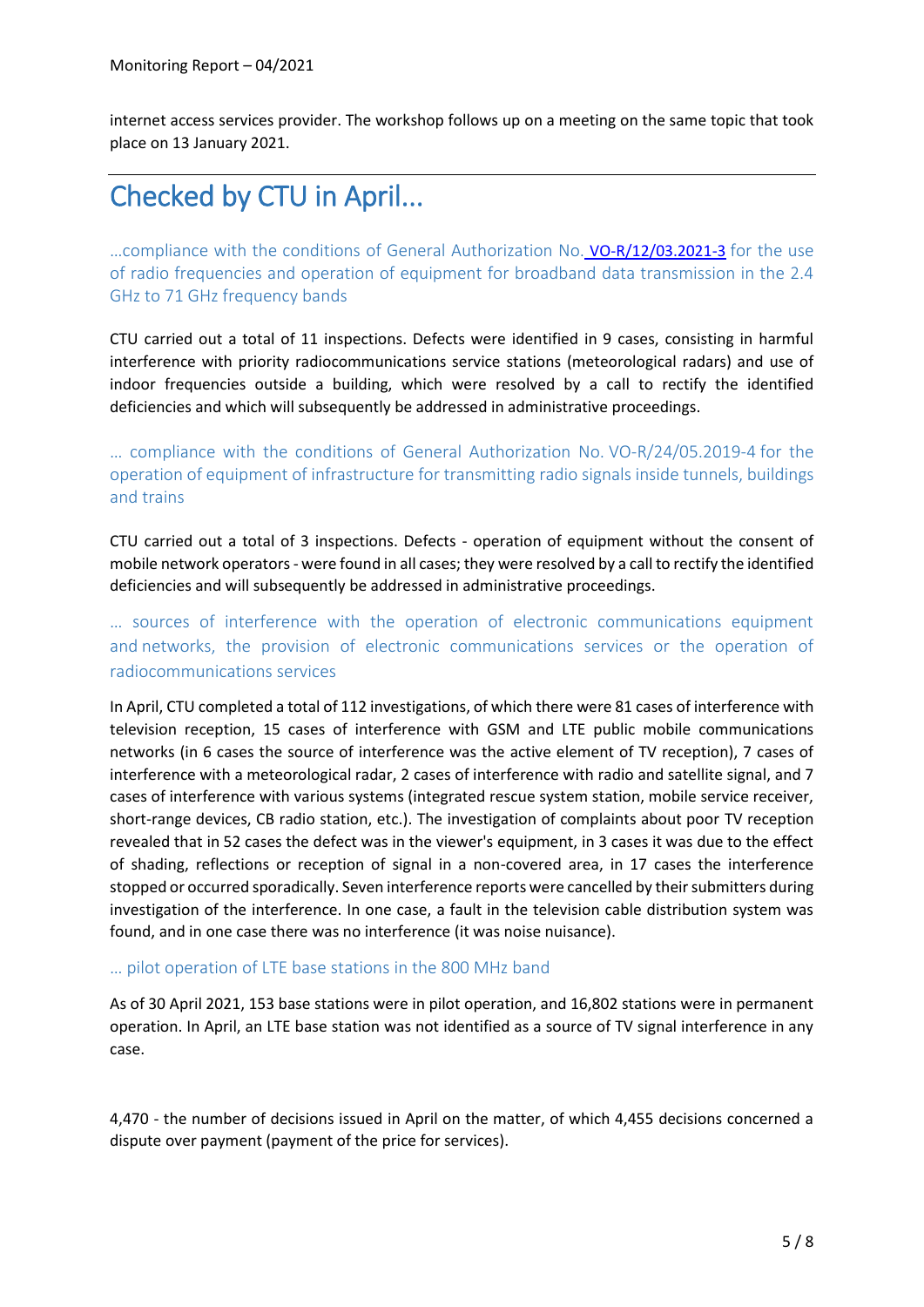3,028 – the number of administrative proceedings initiated in April concerning subscriber disputes between the person carrying out the communication activity and the subscriber. These are the disputes over payments and objections to the settlement of a complaint about the billing of the price or the provided publicly available electronic communication service.

### Economic regulation and market analyses Change to single European termination rates

On 22 April 2021, the European Commission, in accordance with Article 75 of the European Electronic Communications Code and in consultation with BEREC, issued a [Delegated Regulation,](https://eur-lex.europa.eu/legal-content/EN/TXT/HTML/?uri=CELEX:32021R0654&from=EN) setting the socalled Union-wide mobile voice termination rate and Union-wide fixed voice termination rate (MTR and FTR). The Regulation will come into effect on 1 July 2021.

From 2024, all operators operating in EU Member States will be obliged to apply a single (Union-wide) maximum rate for mobile voice termination in the amount of 0.2 eurocents per minute. Until then, rates will be gradually reduced. From 1 July 2021 to 31 December 2021, operators will be able to charge a maximum amount of 0.7 eurocents per minute for mobile voice termination. From 1 July 2021, Czech operators can charge a maximum amount of CZK 0.1831 excluding VAT per minute; a maximum amount of 0.55 eurocents per minute (approximately 14 hellers) in 2022; and a maximum amount of EUR 0.4 eurocents per minute (approximately 10 hellers) in 2023. The exact amount of prices will be calculated on the basis of set exchange rates.

From 2022, operators will be obliged to charge a single maximum rate for fixed voice termination in the amount of 0.07 eurocents per minute (approximately 2 hellers) throughout the European Union. Until then, from 1 July to 31 December 2021, domestic operators will be able to charge, according to the Regulation, a maximum rate for fixed voice termination in the amount of CZK 0.0264 (excluding VAT) per minute.

#### Proposal for a Measure of General Nature designating the relevant markets in the field of electronic communications

By a letter dated 15 April 2021, CTU received the opinion of the Office for the Protection of Competition on the draft Measure of General Nature No. OOP/1/05.2021-5, identifying relevant markets in the electronic communications sector, including criteria for assessing significant market power. In the letter, the President of the Office for the Protection of Competition stated that he had no comments on the submitted draft measure. Information on the list of relevant markets that are susceptible for ex ante regulation due to the proposed wording of the measure can be found in [Monitoring Report](https://www.ctu.eu/sites/default/files/obsah/ctu/monthly-monitoring-report-no.3/2021/obrazky/mz0321en.pdf)  [3/2021](https://www.ctu.eu/sites/default/files/obsah/ctu/monthly-monitoring-report-no.3/2021/obrazky/mz0321en.pdf), "Market Analyses" section (page 9). Following the completion of the consultation process regarding the Measure of General Nature in question, CTU prepared a final version of the document, which was discussed and approved by the CTU Council on 5 May 2021. The Measure of General Nature identifying relevant markets in the electronic communications sector was subsequently issued on 6 May 2021 i[n volume 5/2021](https://www.ctu.cz/sites/default/files/obsah/ctu/telekomunikacni-vestnik-castka-5/2021/obrazky/tv-2021-05.pdf) of the Telecommunication Bulletin.

#### REDUCTION OF PRICES FOR CALL ORIGINATION TO 800-NUMBERED LINES WILL IMPROVE THE SITUATION OF CONTENT PROVIDERS

Lines that start with the number 800 (so-called green lines) are free of charge for customers - end users. However, they are not free for content service providers, who have to pay to operators considerable fees including not only call termination, but also call origination - the initiation of a call by a customer calling the 800 number. CTU conducted an investigation and concluded that it is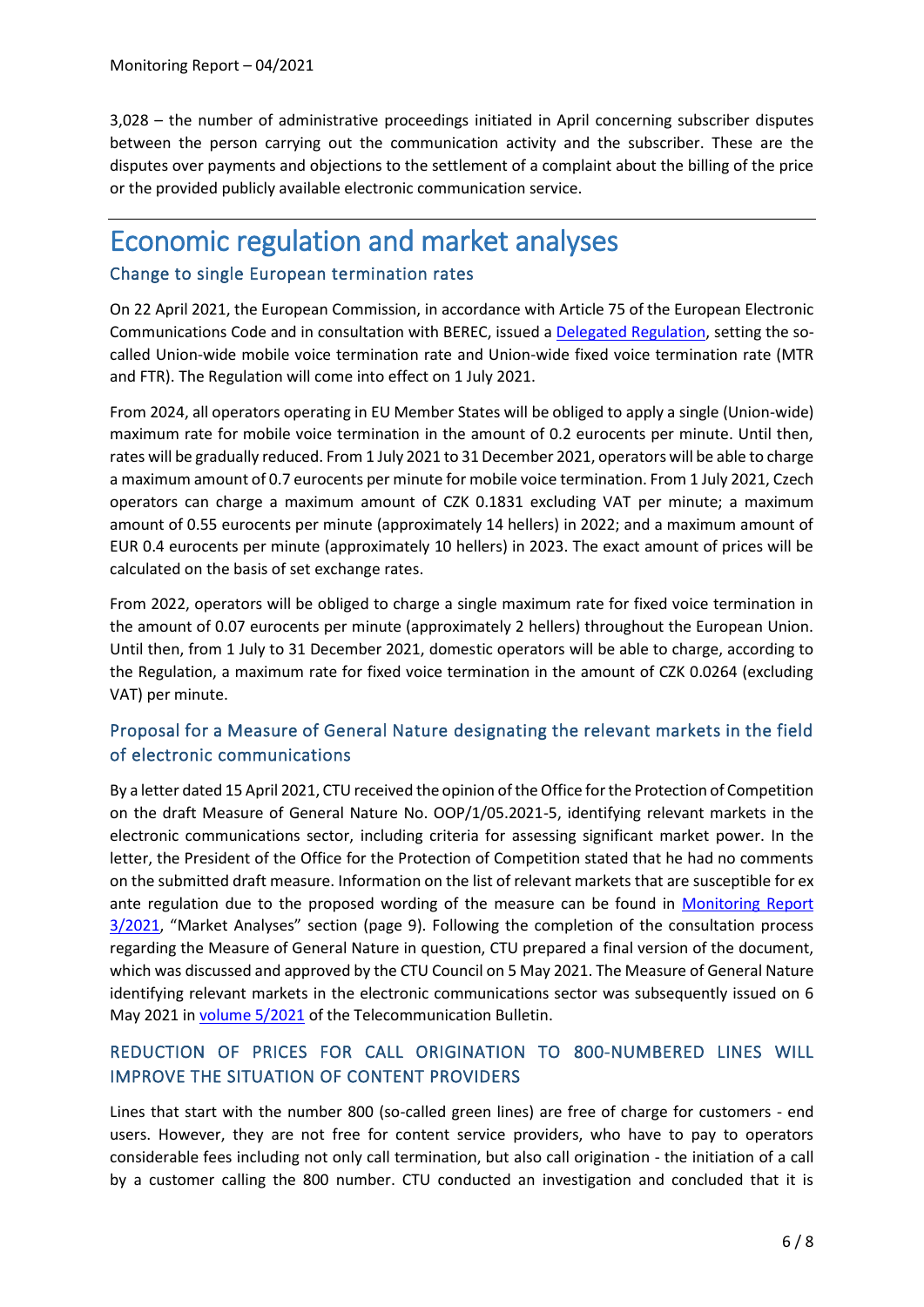necessary that mobile operators reduce the wholesale prices for call origination to 800-numbered lines. The current level of wholesale origination prices makes it more difficult for other operators (in particular fixed operators) to create a competitive offer for content providers on these numbers and to compete with mobile operators, and consequently contributes to maintaining higher prices for providers. As a result of the CTU investigation, mobile network operators will reduce wholesale prices for call origination to 800-numbered lines from 1 July 2021.

# Transposition amendment to the Electronic Communications Act

#### Implementation of the European Electronic Communications Code

On 12 May 2021, at the 103<sup>rd</sup> session of the Chamber of Deputies, the second reading of the draft of the so-called transposition amendment to the Electronic Communications Act [\(printed document No.](https://www.psp.cz/sqw/historie.sqw?o=8&t=1084)  [1084\)](https://www.psp.cz/sqw/historie.sqw?o=8&t=1084) took place. This amendment implements the so-called European Electronic Communications Code. In the second reading, amendments to the bill were proposed  $-\frac{here}{here}$ . In the subsequent procedure, they will be dealt with by the responsible Economic Committee.

### Telecommunications regulation in the EU Official Journal of the EU

On 22 April, [Commission delegated regulation \(EU\) 2021/654](https://eur-lex.europa.eu/legal-content/EN/TXT/PDF/?uri=CELEX:32021R0654&from=EN) was published in the Official Journal of the EU (see Change to single termination rates).

#### European Commission

On 21 April, European Commission published its proposals for new rules and measures on the use and development of artificial intelligence (AI) within the EU. Historically, the first [legal framework on](https://digital-strategy.ec.europa.eu/en/library/proposal-regulation-laying-down-harmonised-rules-artificial-intelligence) AI in connection with the revised [coordination plan](https://digital-strategy.ec.europa.eu/en/library/coordinated-plan-artificial-intelligence-2021-review) shall ensure the respect of fundamental rights and high level of security, and at the same time, they shall help fast deployment of AI, investments and innovations around EU.

#### BEREC

On 28 April 2021, BEREC organised a public online [Workshop on Market Entry in the context of the](https://berec.europa.eu/eng/events/berec_events_2021/278-berec-workshop-on-market-entry-in-the-context-of-the-digital-markets-act-dma)  [Digital Markets Act.](https://berec.europa.eu/eng/events/berec_events_2021/278-berec-workshop-on-market-entry-in-the-context-of-the-digital-markets-act-dma) This workshop on market entry aimed to collect input from stakeholders' associations and some key potential challengers to digital gatekeepers on the issue of contestability.

On 30 March, BEREC published its **opinion** on the proposal of European Commission for amending the Roaming Regulation. BEREC has supported this proposal, especially it welcomes continuing of RLAH, which it considers to be an evident success and substantial contribution to further completing the single market.

On 19 May, BEREC has published its [opinion](https://berec.europa.eu/eng/document_register/subject_matter/berec/opinions/9949-berec-opinion-on-the-proposed-nis-2-directive-and-its-effect-on-electronic-communications) on the proposal for a revised Directive on measures for a high common level of cybersecurity across the Union (EU)  $\frac{2016}{1148}$  (NIS 2). BEREC criticise the complete removal of the provisions on security and integrity of networks and services (Art. 40 and 41) from the EEC.